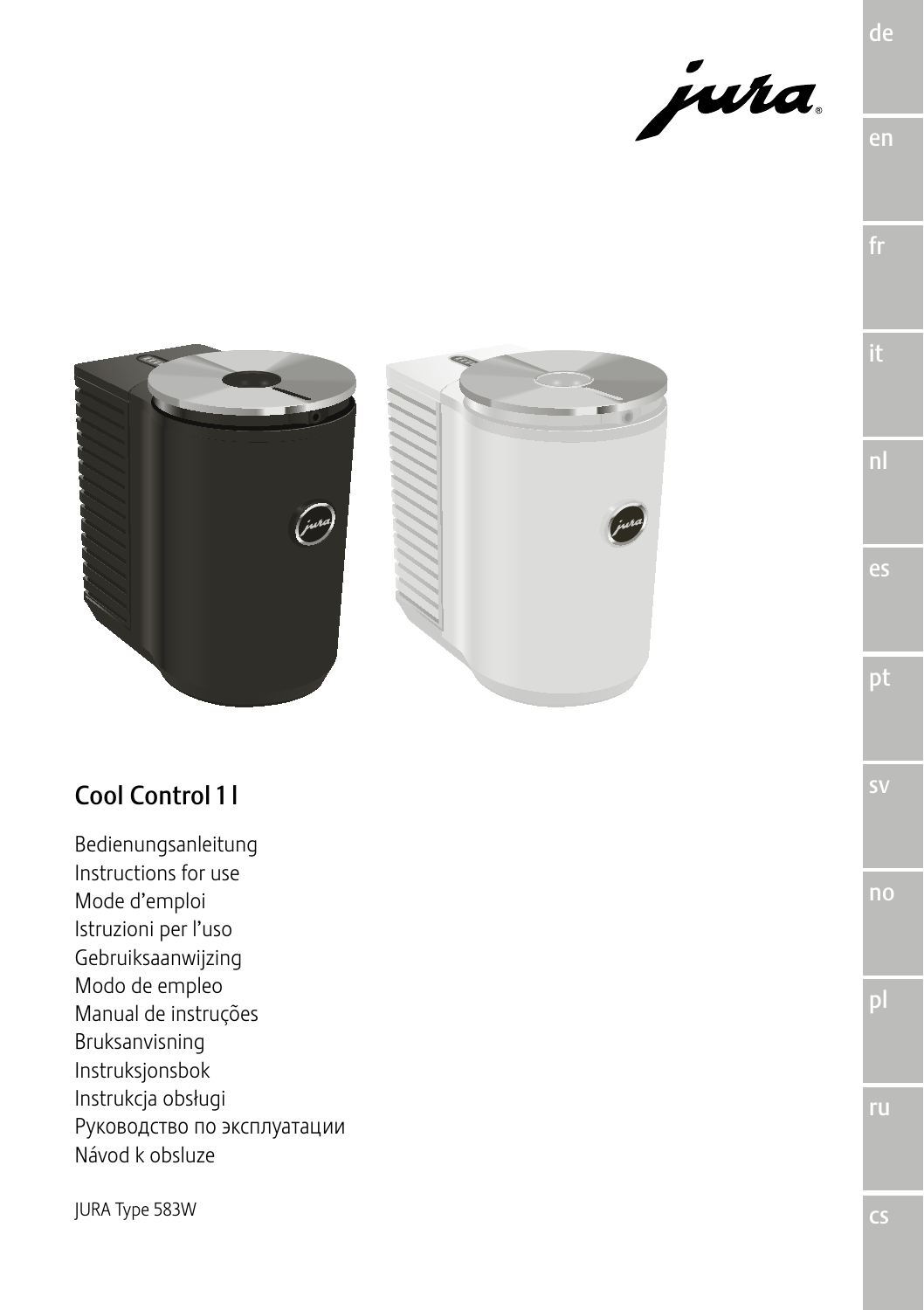# **Your Cool Control**

## Symbol description

Warnings

| A CAUTION | Always take note of any information marked with the words CAUTION or WARNING         |
|-----------|--------------------------------------------------------------------------------------|
| A WARNING | and a warning sign. The signal word <b>WARNING</b> draws your attention to potential |
|           | serious injury, and the signal word <b>CAUTION</b> to potential minor injury.        |
| .         |                                                                                      |

Symbols used

| Prompt to take action. This symbol means that you are being prompted to perform some |
|--------------------------------------------------------------------------------------|
| action.                                                                              |
|                                                                                      |

 $\mathbf{i}$ Information and tips to make it even easier to use your Cool Control.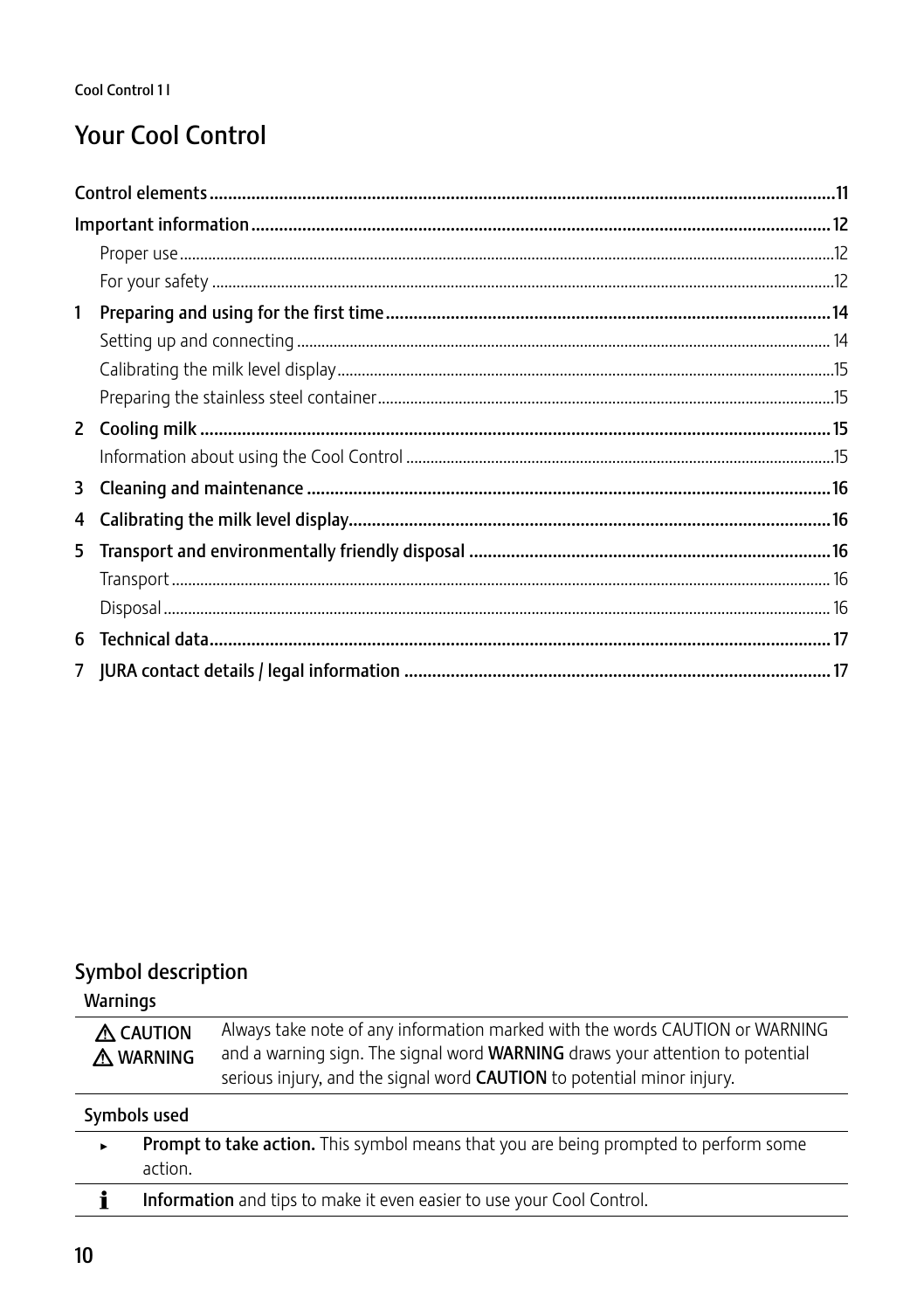# Cool Control 1 l en de

# Control elements



T

- Milk level display
- Temperature display
- Calibration button

WiFi Connect On/Off button Q ru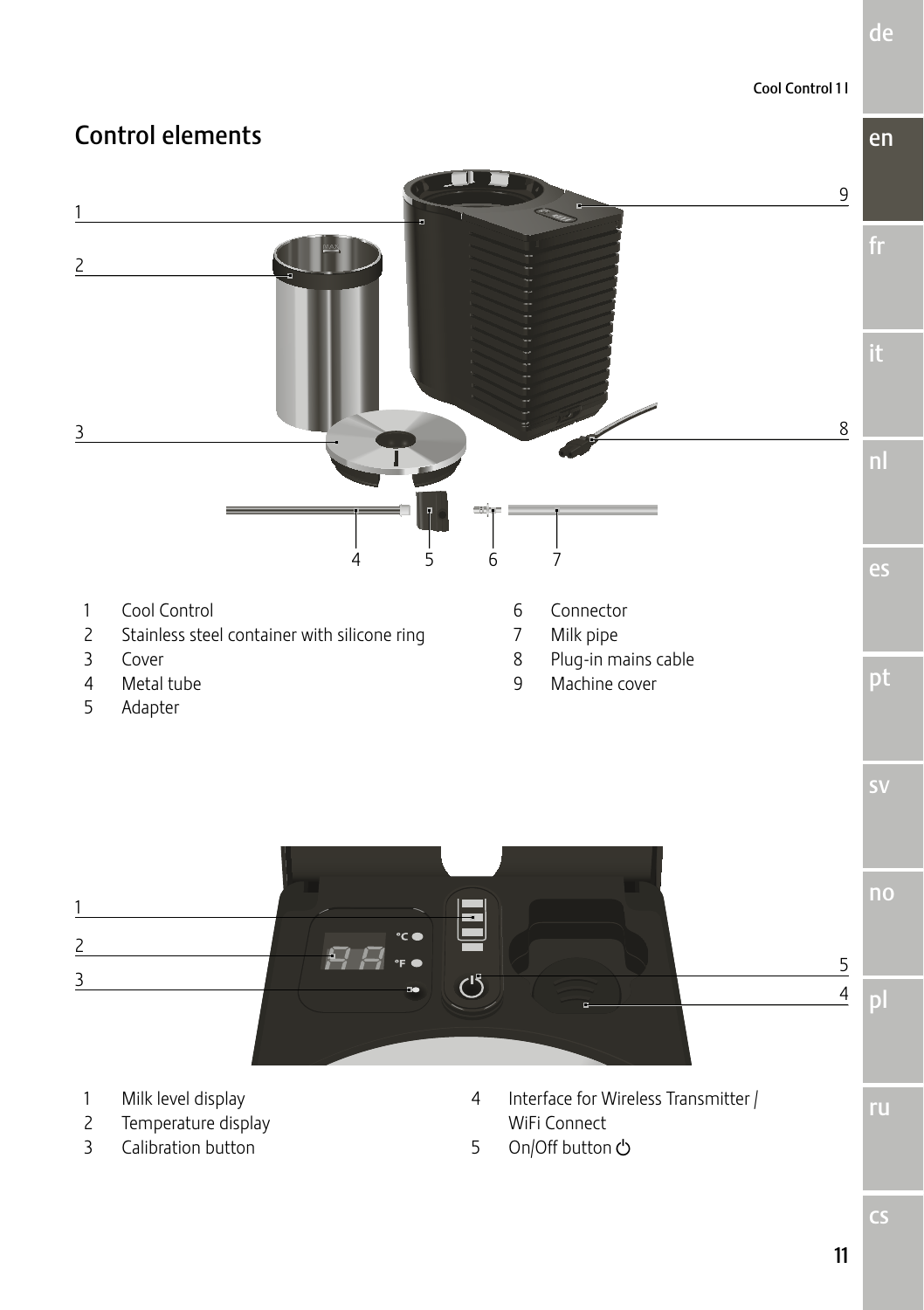# Important information

# Proper use

This machine (cold beverage dispenser) is intended for use in the home and similar situations, for example by customers in hotels, motels and other residential buildings, by workers in shops, offices and other working environments, in catering and similar non-retail applications. It should only be used to keep milk cool in the stainless steel container supplied. Use for any other purpose will be deemed improper. JURA cannot accept any responsibility for the consequences of improper use.

Before using the machine, read these instructions for use thoroughly and completely and comply with the instructions they contain. A warranty service is not applicable for damage or defects caused by non-compliance with the instructions for use. Keep these instructions for use close to the machine and pass them on to the next user.

# For your safety

Please carefully read and observe the important safety information set out below. To avoid danger of potentially fatal electric shock:

- Never use a machine which is damaged or has a defective mains cable.
- $\blacksquare$  Never start the machine with wet hands.
- $\blacksquare$  Before starting the machine, ensure that the mains cable is dry.
- $\blacksquare$  Only use the mains cable supplied as standard to connect the machine to the alternating current grid.
- U Be careful to ensure that the mains cable is not trapped and does not rub against sharp edges.
- Make sure that the Cool Control and the mains cable are not located close to hot surfaces or naked flames.
- $\blacksquare$  Do not locate multiple portable socket-outlets or portable power supplies at the rear of the Cool Control.
- If the mains cable is damaged, it must be replaced with a special mains cable, which is available directly from JURA or from authorised JURA service centres in order to avoid a hazard.
- In the event of signs of damage, for example if there is a smell of burning, unplug the machine immediately from the power supply and contact JURA service.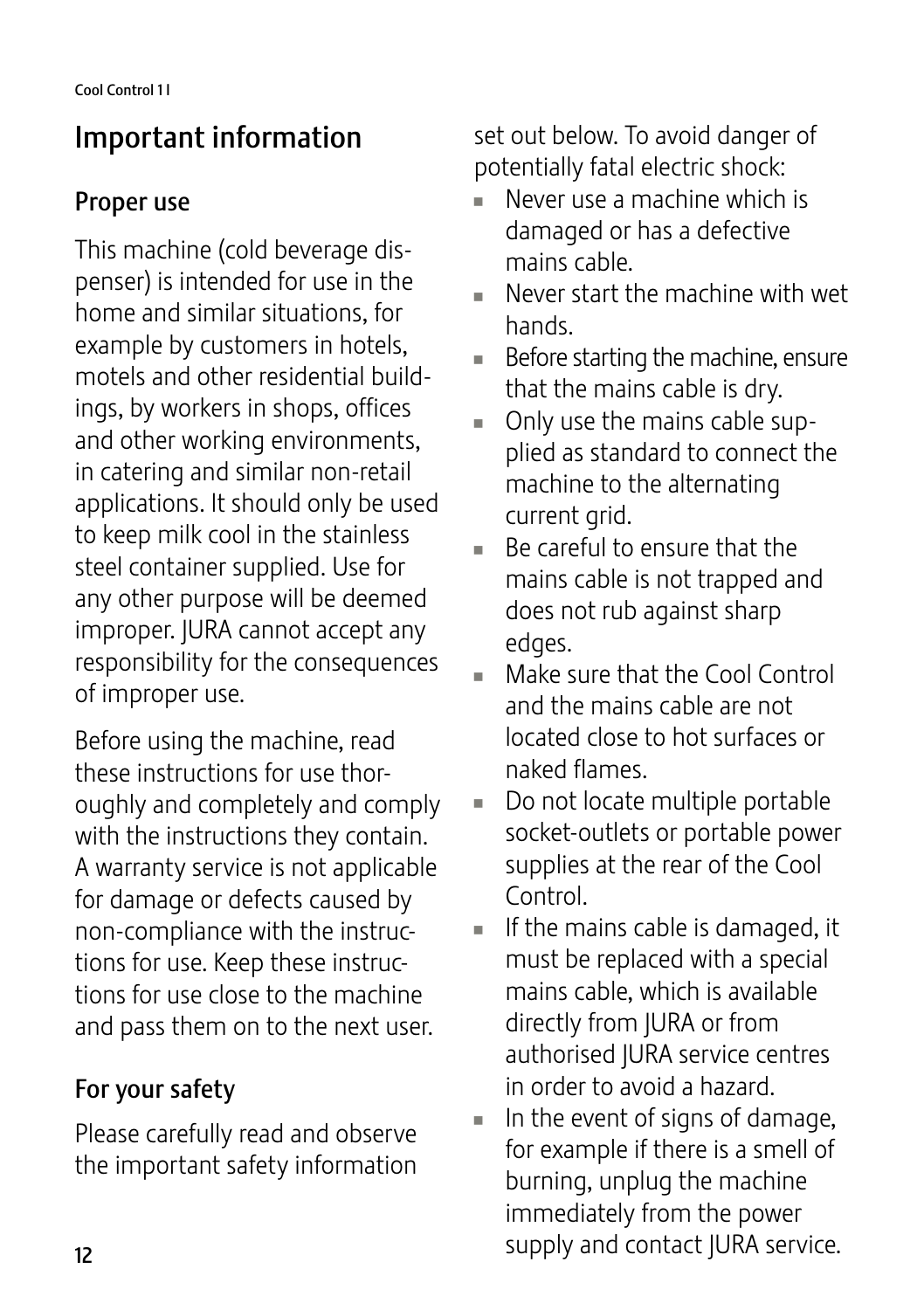ru

cs

en

de

fr

es

pt

sv

no

Cool Control 1 l

 $\blacksquare$  Never open and repair the machine yourself. Do not modify the machine in any way that is not described in the instructions for use. The machine contains live parts. Repairs may only be carried out by authorised JURA service centres, using original spare parts and accessories.

A defective machine is not safe and could cause injury or fire. To avoid damage and any associated risk of injury or fire:

- $\blacksquare$  Fnsure that the ventilation slots are not covered.
- Never allow the mains cable to loosely hang down. The mains cable could pose a tripping hazard or become damaged.
- **Protect your Cool Control from** environmental influences such as rain, frost and direct sunlight.
- $\blacksquare$  Do not immerse the Cool Control, cable or connections in water.
- Do not put the Cool Control in the dishwasher.
- Switch your Cool Control off before cleaning and disconnect the mains plug. Always wipe the Cool Control with a damp cloth rather than a wet one, and protect it from prolonged exposure to water splash.
- $\blacksquare$  Do not pour the milk you want to cool directly into the machine.

Use the stainless steel container supplied as standard.

- Do not store explosive substances such as spray cans containing flammable propellants in this machine.
- Only connect the machine to the mains voltage in accordance with the information on the rating plate. The rating plate is located on the underside of your Cool Control. Further technical data is given in these instructions for use (see Chapter 6 'Technical Data').
- $\blacksquare$  Switch the machine off if you are going to be absent for a long period of time.
- $\blacksquare$  Only operate the machine when supervised.
- This appliance is not intended for use by persons (including children) with reduced physical, sensory or mental capabilities, or lack of experience and knowledge, unless they have been given supervision or instruction concerning use of the appliance by a person responsible for their safety. Children should be supervised to ensure that they do not play with the appliance. (The above sentences are according to IEC standard.)
- This appliance can be used by children aged from 8 years and

13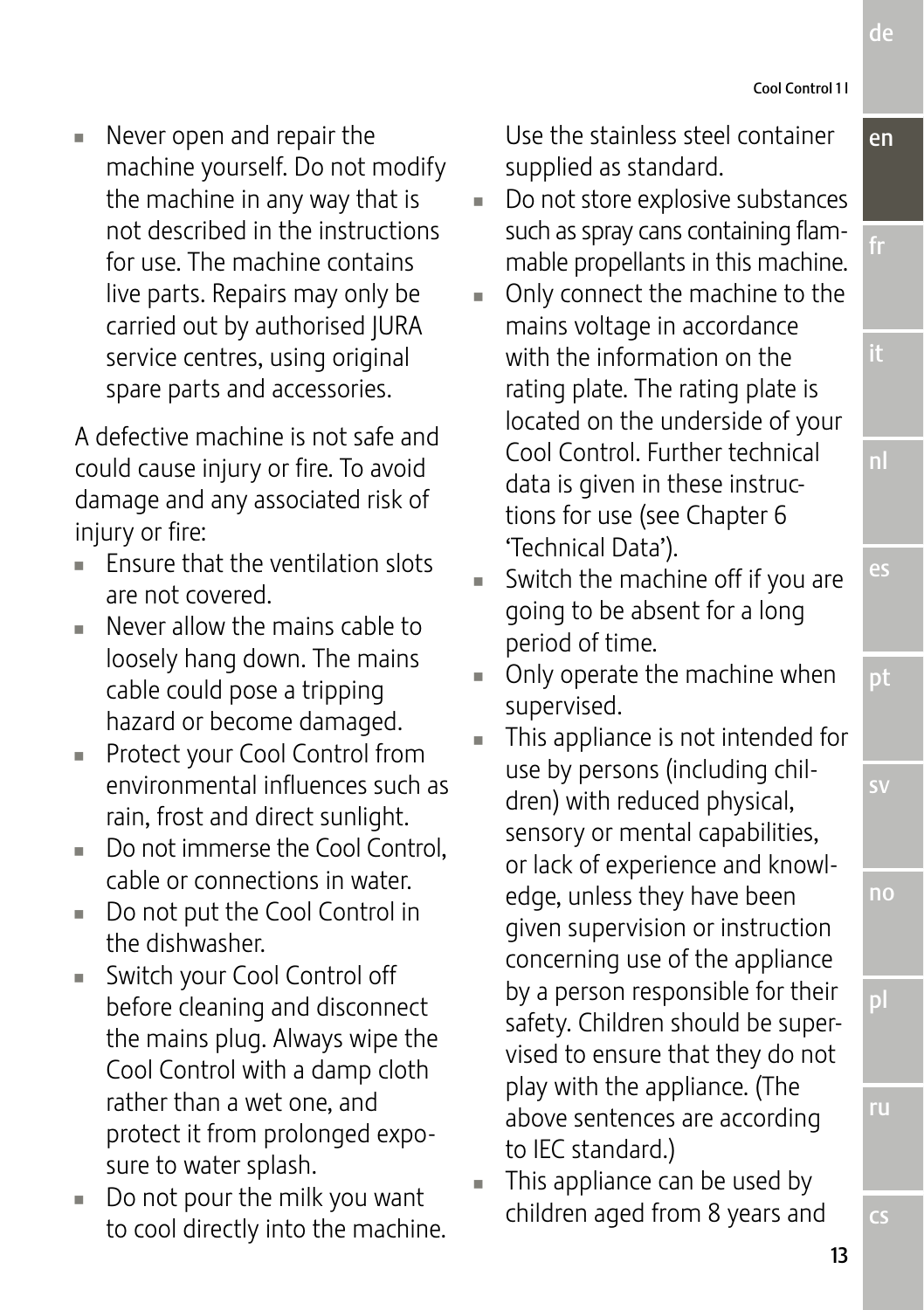above and persons with reduced physical, sensory or mental capabilities or lack of experience and knowledge if they have been given supervision or instruction concerning use of the appliance in a safe way and understand the hazards involved. Children shall not play with the appliance. Cleaning and user maintenance shall not be made by children without supervision. Children aged from 3 to 8 years are allowed to load and unload the Cool Control. (The above sentences are according to EN standard.)

 $\blacksquare$  The insulation blowing gas is flammable, when disposing of the Cool Control, do so only at an authorized waste disposal centre. Do not expose to flame.

To avoid contamination of food, please respect the following instructions:

- $\blacksquare$  Opening the cover for long periods can cause a significant increase of the temperature in the compartments of the Cool Control.
- $\blacksquare$  Clean regularly surfaces that can come in contact with food and accessible drainage systems.

 $\blacksquare$  If the refrigerating appliance is left empty for long periods, switch off, clean, dry, and leave the cover open to prevent mould developing within the appliance.

# 1 Preparing and using for the first time

## Setting up and connecting

When setting up your Cool Control, please note the following:

- Set the machine down on a firm horizontal surface that is not sensitive to water. The built-in scales for calculating the milk level will only work on a firm surface.
- Choose a spot for your Cool Control which is protected against overheating. Ensure that the ventilation slots are not covered.
- On the Cool Control you will find a label 'Insulation Blowing Gas: CYCLOPENTANE'. This gas is only used during the production process to produce insulating foam. No leakage possible. No refill necessary. There is no expiration date.
- In the interests of hygiene, you should use a damp cloth to clean both the inside and outside of your new machine before starting it. Rinse the stainless steel container out thoroughly.

## A WARNING

If the machine is operated with a defective mains cable, there is a danger of potentially fatal electric shock.

- $\blacktriangleright$  Never use a machine which is damaged or has a defective mains cable.
- $\triangleright$  Connect the mains cable to the Cool Control.
- $\blacktriangleright$  Insert the mains plug into a power socket.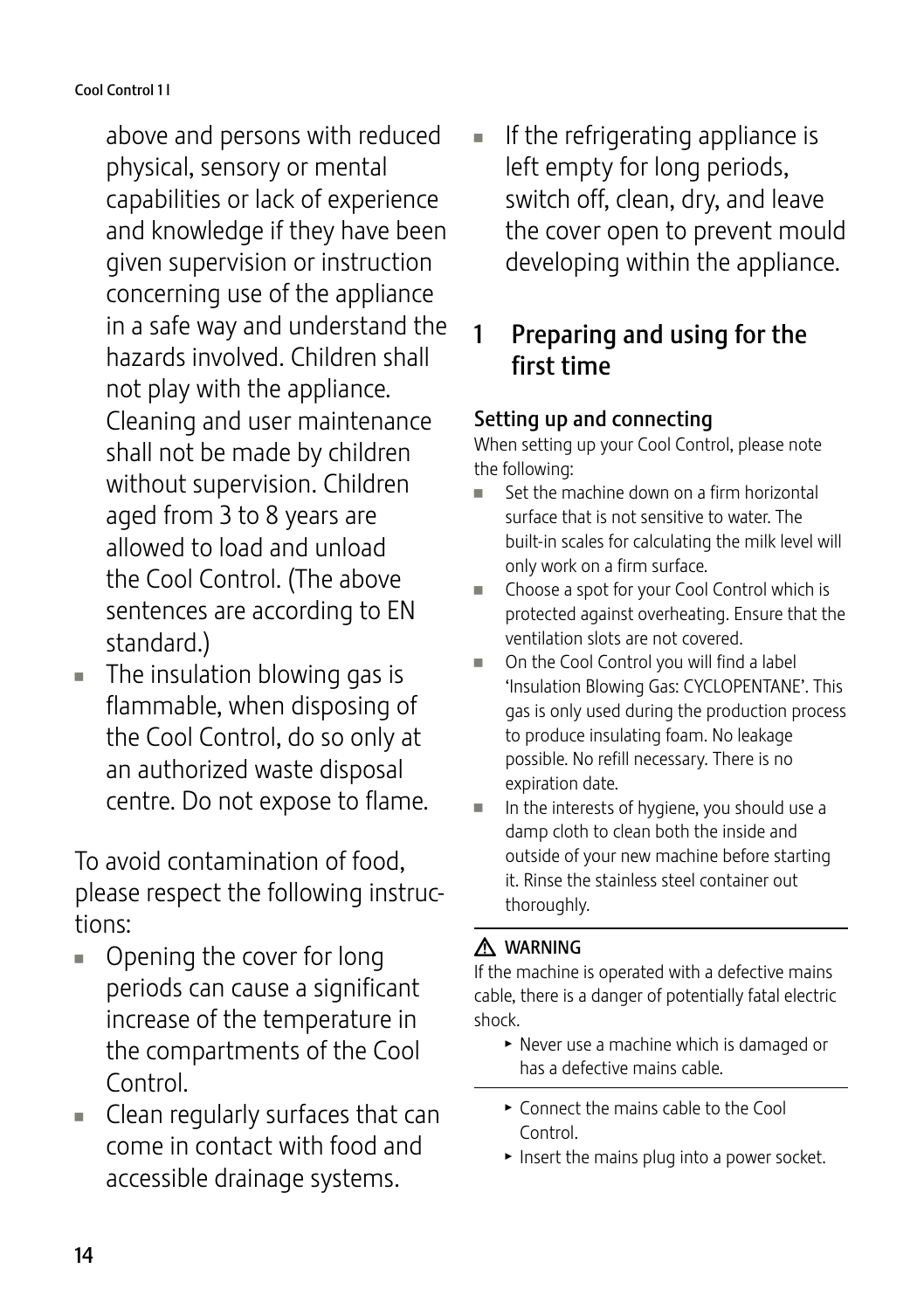fr

nl

es

pt

sv

no

pl

## Calibrating the milk level display

The milk level is calculated based on weight. For this reason, you must calibrate the built-in scales.

- $\blacktriangleright$  Remove the stainless steel container with its cover from the Cool Control.
- ► Press the On/Off button  $\bigcirc$  to switch on the Cool Control.
- $\triangleright$  Press the calibration button for about 3 seconds.

An acoustic signal sound. Calibration is now complete.

## Preparing the stainless steel container

 $\blacktriangleright$  Insert the metal tube into the adapter.



 $\blacktriangleright$  Position the adapter on the edge of the stainless steel container.



# 2 Cooling milk

- $\blacktriangleright$  Insert the stainless steel container into the Cool Control.
- $\blacktriangleright$  Fill the stainless steel container with cold milk.
- en  $\blacktriangleright$  Use the cover to close the stainless steel container.
- $\triangleright$  Connect the milk pipe of the coffee machine to the adapter.



- $\mathbf i$  To connect the milk pipe to the adapter correctly, the pipe must be fitted with a connector.
	- ► Press the On/Off button  $\bigcirc$  to switch on the Cool Control.
- $\mathbf{i}$  To save energy, the cooling process stops as soon as the stainless steel container is removed from the Cool Control.
- $\mathbf i$  To switch off the Cool Control, press the On/ Off button  $\mathcal{C}$ .
- $\mathbf{i}$  If you want to shut down the machine, remove the mains plug from the power socket.

## Information about using the Cool Control

 $\mathbf i$  Do not place anything on top of the Cool Control. This will interfere with the built-in scales for calculating the milk level.

#### Milk temperature:

- The Cool Control cools the milk up to 25  $\degree$ C below the ambient temperature but not below 4 °C (+/−3 °C). The milk cannot freeze.
- Underneath the machine cover is the milk temperature display. You can choose between °C and °F. To switch between the two displays, press the calibration button.

After preparation, an **acoustic signal** sounds and

cs

ru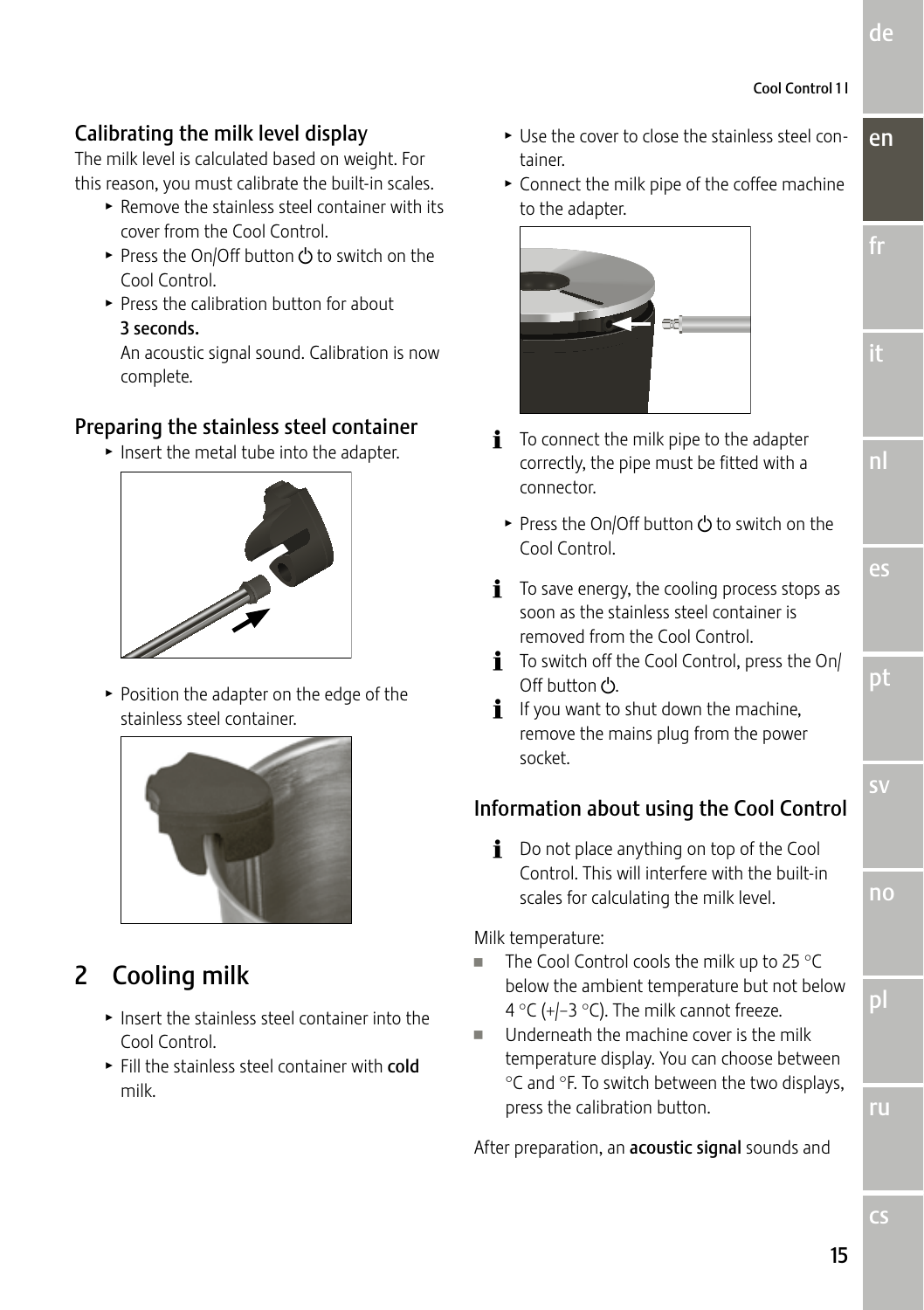#### Cool Control 1 l

the milk level display lights up red:

Add cold milk to the stainless steel container.

Information on hygiene when handling milk:

- $\blacksquare$  Do not keep filling the container with milk. Milk that has been in the container for a long time can go sour.
- $\blacksquare$  If there is still milk in the container after use, store the milk in another receptacle, not in the stainless steel container.
- $\blacksquare$  We recommend emptying and cleaning the stainless steel container every day.

Optional – Connecting the Cool Control to the coffee machine (Bluetooth or WiFi network):

- Connecting via Bluetooth: To do this, you need the optionally available Wireless Transmitter from JURA. Your coffee machine must be equipped with the JURA Smart Connect. This accessory is available from specialised dealers. Please note that you can only connect either the Cool Control or J.O.E.® – your JURA app – to the coffee machine via Smart Connect.
- $\blacksquare$  Connecting via a WiFi network: To do this, equip both your Cool Control and your coffee machine with JURA WiFi Connect. This accessory is available from specialised dealers.
- $\blacksquare$  If the stainless steel container is empty, this is displayed in the coffee machine display.
	- $\mathbf i$  If you experience any general problems with the JURA Wireless transmitter / JURA WiFi Connect (e.g. a connection problem), it can be reset to the factory setting. Press the On/ Off button (<sup>'</sup>) for approx. 3 sec.

# 3 Cleaning and maintenance

 $\mathbf{i}$  Do not use harsh or abrasive cleaning agents or hard objects to clean the machine. This may damage the machine, the coating of the stainless steel container holder and the stainless steel container.

- $\mathbf{i}$  The stainless steel container, silicone ring, cover, adapter and metal tube are dishwasher-safe.
	- $\blacktriangleright$  Before cleaning the machine, remove the mains plug from the power socket.
	- $\blacktriangleright$  Clean the inside of the machine with a damp cloth.
	- $\triangleright$  Clean the outside of the machine with a damp cloth.
	- $\blacktriangleright$  Rinse all individual parts thoroughly under running water.

# 4 Calibrating the milk level display

The milk level is calculated based on weight. If the milk fill volume is no longer displayed correctly, you must recalibrate the built-in scales (see chapter 1 'Preparing and using for the first time – Calibrating the milk level display').

# 5 Transport and environmentally friendly disposal

## **Transport**

Keep the packaging for your Cool Control. It should be used to protect the machine during transport. Clean the stainless steel container before transporting it.

## Disposal

Correct disposal of this product: H

This marking indicates that this product should not be disposed with other household wastes throughout the EU. To prevent possible harm to the environment or human health from uncontrolled waste disposal, recycle it responsibly to promote the sustainable reuse of material resources. To return your used device, please use the return and collection systems or contact the retailer where the product was purchased. They can take this product for environmental safe recycling.